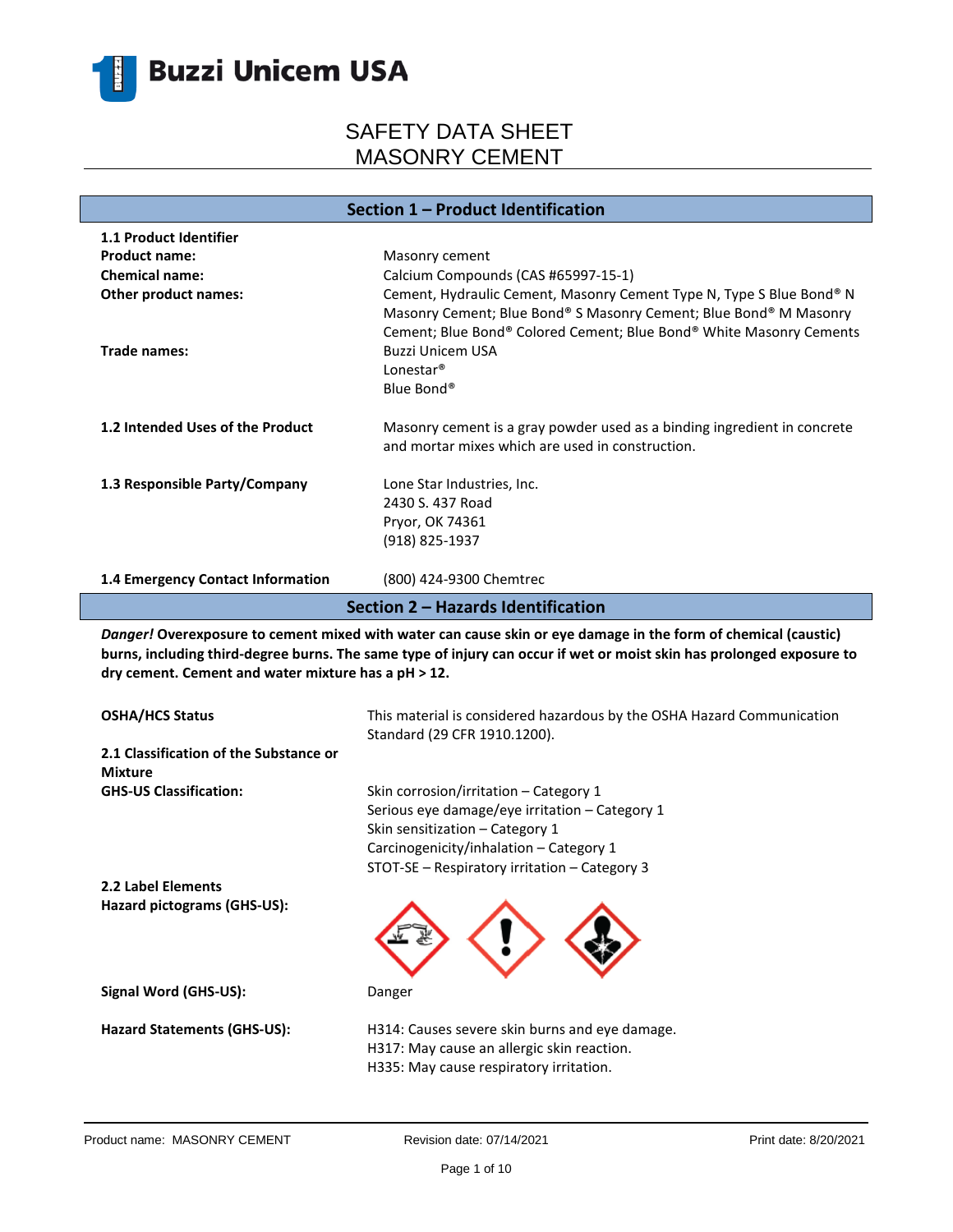

| organs.<br>H350: May cause cancer.<br>P102: Keep out of reach of children.<br><b>Precautionary Statements (GHS-US):</b><br>P202: Do not handle until all safety precautions have been read and<br>understood.<br>P260: Do not breathe dusts.<br>P262: Do not get in eyes, on skin, or on clothing.<br>P264: Wash hands thoroughly after using this product.<br>P270: Do not eat, drink, or smoke while using this product.<br>P304+310+312+340: If inhaled: remove person to fresh air and keep<br>comfortable for breathing. Immediately call a poison control center or a<br>physician.<br>P305+351+388: If in eyes: Rinse cautiously with water for 20 minutes. Remove<br>contact lenses if present and easy to do. Continue rinsing. Get medical<br>attention.<br>P302+361+353: If on skin: Take off immediately all contaminated clothing and<br>rinse skin with water. Wash contaminated clothing before reuse.<br>P332+313: If skin irritation occurs, get medical attention.<br>P301+330+331+312: If swallowed: Rinse mouth. Do not induce vomiting.<br>Contact a poison center or physician.<br>P403+233: Store in a well-ventilated area with container tightly closed.<br>P401: If stored in bulk, keep area secure.<br>P401: Material stockpiled in bulk or in silage may present an engulfment<br>hazard. Personnel should not enter bulk storage areas unless they have been<br>trained in the hazards of entering and working in such areas.<br>2.3 Other hazards<br>Exposure to Portland cement mixed with water can cause skin or eye damage<br>in the form of chemical (caustic) burns, including third-degree burns. The same<br>type of injury can occur if wet or moist skin has prolonged exposure to dry<br>Portland cement. Portland cement and water mixture has a pH > 12.<br>No data available.<br>2.4 Unknown Acute Toxicity | H302+371: Ingestion may cause damage to the mouth, throat, and/or internal |
|----------------------------------------------------------------------------------------------------------------------------------------------------------------------------------------------------------------------------------------------------------------------------------------------------------------------------------------------------------------------------------------------------------------------------------------------------------------------------------------------------------------------------------------------------------------------------------------------------------------------------------------------------------------------------------------------------------------------------------------------------------------------------------------------------------------------------------------------------------------------------------------------------------------------------------------------------------------------------------------------------------------------------------------------------------------------------------------------------------------------------------------------------------------------------------------------------------------------------------------------------------------------------------------------------------------------------------------------------------------------------------------------------------------------------------------------------------------------------------------------------------------------------------------------------------------------------------------------------------------------------------------------------------------------------------------------------------------------------------------------------------------------------------------------------------------------------------------------------------|----------------------------------------------------------------------------|
|                                                                                                                                                                                                                                                                                                                                                                                                                                                                                                                                                                                                                                                                                                                                                                                                                                                                                                                                                                                                                                                                                                                                                                                                                                                                                                                                                                                                                                                                                                                                                                                                                                                                                                                                                                                                                                                          |                                                                            |
|                                                                                                                                                                                                                                                                                                                                                                                                                                                                                                                                                                                                                                                                                                                                                                                                                                                                                                                                                                                                                                                                                                                                                                                                                                                                                                                                                                                                                                                                                                                                                                                                                                                                                                                                                                                                                                                          |                                                                            |
|                                                                                                                                                                                                                                                                                                                                                                                                                                                                                                                                                                                                                                                                                                                                                                                                                                                                                                                                                                                                                                                                                                                                                                                                                                                                                                                                                                                                                                                                                                                                                                                                                                                                                                                                                                                                                                                          |                                                                            |
|                                                                                                                                                                                                                                                                                                                                                                                                                                                                                                                                                                                                                                                                                                                                                                                                                                                                                                                                                                                                                                                                                                                                                                                                                                                                                                                                                                                                                                                                                                                                                                                                                                                                                                                                                                                                                                                          |                                                                            |
|                                                                                                                                                                                                                                                                                                                                                                                                                                                                                                                                                                                                                                                                                                                                                                                                                                                                                                                                                                                                                                                                                                                                                                                                                                                                                                                                                                                                                                                                                                                                                                                                                                                                                                                                                                                                                                                          |                                                                            |
|                                                                                                                                                                                                                                                                                                                                                                                                                                                                                                                                                                                                                                                                                                                                                                                                                                                                                                                                                                                                                                                                                                                                                                                                                                                                                                                                                                                                                                                                                                                                                                                                                                                                                                                                                                                                                                                          |                                                                            |
|                                                                                                                                                                                                                                                                                                                                                                                                                                                                                                                                                                                                                                                                                                                                                                                                                                                                                                                                                                                                                                                                                                                                                                                                                                                                                                                                                                                                                                                                                                                                                                                                                                                                                                                                                                                                                                                          |                                                                            |
|                                                                                                                                                                                                                                                                                                                                                                                                                                                                                                                                                                                                                                                                                                                                                                                                                                                                                                                                                                                                                                                                                                                                                                                                                                                                                                                                                                                                                                                                                                                                                                                                                                                                                                                                                                                                                                                          |                                                                            |
|                                                                                                                                                                                                                                                                                                                                                                                                                                                                                                                                                                                                                                                                                                                                                                                                                                                                                                                                                                                                                                                                                                                                                                                                                                                                                                                                                                                                                                                                                                                                                                                                                                                                                                                                                                                                                                                          |                                                                            |
|                                                                                                                                                                                                                                                                                                                                                                                                                                                                                                                                                                                                                                                                                                                                                                                                                                                                                                                                                                                                                                                                                                                                                                                                                                                                                                                                                                                                                                                                                                                                                                                                                                                                                                                                                                                                                                                          |                                                                            |
|                                                                                                                                                                                                                                                                                                                                                                                                                                                                                                                                                                                                                                                                                                                                                                                                                                                                                                                                                                                                                                                                                                                                                                                                                                                                                                                                                                                                                                                                                                                                                                                                                                                                                                                                                                                                                                                          |                                                                            |
|                                                                                                                                                                                                                                                                                                                                                                                                                                                                                                                                                                                                                                                                                                                                                                                                                                                                                                                                                                                                                                                                                                                                                                                                                                                                                                                                                                                                                                                                                                                                                                                                                                                                                                                                                                                                                                                          |                                                                            |
|                                                                                                                                                                                                                                                                                                                                                                                                                                                                                                                                                                                                                                                                                                                                                                                                                                                                                                                                                                                                                                                                                                                                                                                                                                                                                                                                                                                                                                                                                                                                                                                                                                                                                                                                                                                                                                                          |                                                                            |
|                                                                                                                                                                                                                                                                                                                                                                                                                                                                                                                                                                                                                                                                                                                                                                                                                                                                                                                                                                                                                                                                                                                                                                                                                                                                                                                                                                                                                                                                                                                                                                                                                                                                                                                                                                                                                                                          |                                                                            |
|                                                                                                                                                                                                                                                                                                                                                                                                                                                                                                                                                                                                                                                                                                                                                                                                                                                                                                                                                                                                                                                                                                                                                                                                                                                                                                                                                                                                                                                                                                                                                                                                                                                                                                                                                                                                                                                          |                                                                            |
|                                                                                                                                                                                                                                                                                                                                                                                                                                                                                                                                                                                                                                                                                                                                                                                                                                                                                                                                                                                                                                                                                                                                                                                                                                                                                                                                                                                                                                                                                                                                                                                                                                                                                                                                                                                                                                                          |                                                                            |
|                                                                                                                                                                                                                                                                                                                                                                                                                                                                                                                                                                                                                                                                                                                                                                                                                                                                                                                                                                                                                                                                                                                                                                                                                                                                                                                                                                                                                                                                                                                                                                                                                                                                                                                                                                                                                                                          |                                                                            |
|                                                                                                                                                                                                                                                                                                                                                                                                                                                                                                                                                                                                                                                                                                                                                                                                                                                                                                                                                                                                                                                                                                                                                                                                                                                                                                                                                                                                                                                                                                                                                                                                                                                                                                                                                                                                                                                          |                                                                            |
|                                                                                                                                                                                                                                                                                                                                                                                                                                                                                                                                                                                                                                                                                                                                                                                                                                                                                                                                                                                                                                                                                                                                                                                                                                                                                                                                                                                                                                                                                                                                                                                                                                                                                                                                                                                                                                                          |                                                                            |
|                                                                                                                                                                                                                                                                                                                                                                                                                                                                                                                                                                                                                                                                                                                                                                                                                                                                                                                                                                                                                                                                                                                                                                                                                                                                                                                                                                                                                                                                                                                                                                                                                                                                                                                                                                                                                                                          |                                                                            |
|                                                                                                                                                                                                                                                                                                                                                                                                                                                                                                                                                                                                                                                                                                                                                                                                                                                                                                                                                                                                                                                                                                                                                                                                                                                                                                                                                                                                                                                                                                                                                                                                                                                                                                                                                                                                                                                          |                                                                            |
|                                                                                                                                                                                                                                                                                                                                                                                                                                                                                                                                                                                                                                                                                                                                                                                                                                                                                                                                                                                                                                                                                                                                                                                                                                                                                                                                                                                                                                                                                                                                                                                                                                                                                                                                                                                                                                                          |                                                                            |
|                                                                                                                                                                                                                                                                                                                                                                                                                                                                                                                                                                                                                                                                                                                                                                                                                                                                                                                                                                                                                                                                                                                                                                                                                                                                                                                                                                                                                                                                                                                                                                                                                                                                                                                                                                                                                                                          |                                                                            |
|                                                                                                                                                                                                                                                                                                                                                                                                                                                                                                                                                                                                                                                                                                                                                                                                                                                                                                                                                                                                                                                                                                                                                                                                                                                                                                                                                                                                                                                                                                                                                                                                                                                                                                                                                                                                                                                          |                                                                            |
|                                                                                                                                                                                                                                                                                                                                                                                                                                                                                                                                                                                                                                                                                                                                                                                                                                                                                                                                                                                                                                                                                                                                                                                                                                                                                                                                                                                                                                                                                                                                                                                                                                                                                                                                                                                                                                                          |                                                                            |
|                                                                                                                                                                                                                                                                                                                                                                                                                                                                                                                                                                                                                                                                                                                                                                                                                                                                                                                                                                                                                                                                                                                                                                                                                                                                                                                                                                                                                                                                                                                                                                                                                                                                                                                                                                                                                                                          |                                                                            |
|                                                                                                                                                                                                                                                                                                                                                                                                                                                                                                                                                                                                                                                                                                                                                                                                                                                                                                                                                                                                                                                                                                                                                                                                                                                                                                                                                                                                                                                                                                                                                                                                                                                                                                                                                                                                                                                          |                                                                            |

#### **Section 3 – Composition/Information on Ingredients**

### **3.1 Substance**

Not applicable.

#### **3.2 Mixture**

Masonry cement is a mixture of blended materials consisting of Portland cement, limestone, and other additives.

| Ingredient/component             | CAS No.    | Concentration percent wt. |
|----------------------------------|------------|---------------------------|
| Portland cement (containing)     | 65997-15-1 | $50-70-$                  |
| -Tri Calcium Silicate, 3CaO.SiO2 | 12168-85-3 | 40-60                     |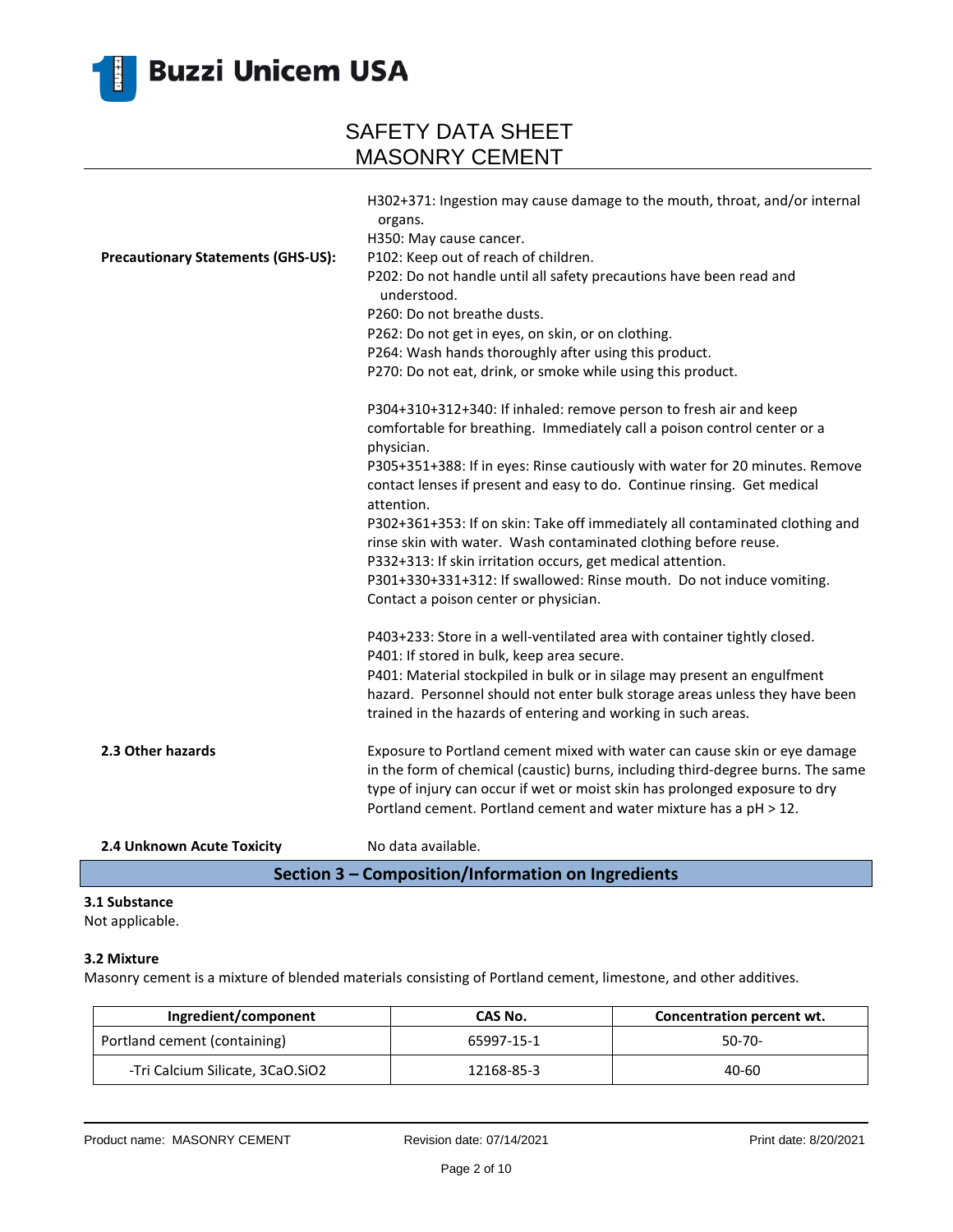

| -Di Calcium Silicate, 2CaO.SiO2              | 10034-77-2 | $5 - 15$ |
|----------------------------------------------|------------|----------|
| -Tri Calcium Aluminate, 3CaO.Al2O3           | 12042-78-3 | $0 - 5$  |
| -Calcium Aluminoferrite, a solid<br>solution | 12068-35-8 | $8 - 12$ |
| Calcium sulfate (gypsum) CaSO4-2H2O          | 13397-24-5 | $2 - 6$  |
| Crystalline silica                           | 14808-60-7 | $2 - 5$  |
| Anhydrite CaSO4                              |            | $0-1.02$ |
| Calcite, CaCO3 (Limestone)                   |            | 25-35    |

#### **Composition comments**

Masonry cement may also contain small amounts of calcium oxide (a.k.a. quicklime) (CaO), magnesium oxide (MgO), sodium sulfate (Na2SO4), and potassium sulfate (K2SO4). Since masonry cement is manufactured from materials mined from the earth (limestone, shale, sand, gypsum), and process heat is provided by burning fuels derived from the earth, trace but detectable amounts of naturally occurring metals, and possibly harmful elements may be found during chemical analysis. Mercury and lead were not found to be present at or above detection levels. Masonry cement may contain more than 0.1% of free crystalline silica, a substance listed as a carcinogen by NTP, OSHA, ACGIH and/or IARC.

Masonry cement is not listed as a carcinogen by NTP, OSHA, ACGIH or IARC. However it may contain trace amounts (<0.1%) of substances listed as a carcinogen by NTP, OSHA, ACGIH and/or IARC: chromium VI compounds (hexavalent chromium), nickel or lead.

| <b>SECTION 4 - First Aid Measures</b>                      |                                                                                                                                                                                                                                                                                                                              |  |
|------------------------------------------------------------|------------------------------------------------------------------------------------------------------------------------------------------------------------------------------------------------------------------------------------------------------------------------------------------------------------------------------|--|
| 4.1 Description of First Aid Measures                      |                                                                                                                                                                                                                                                                                                                              |  |
| Eye contact:                                               | Immediately flush eyes with plenty of water, occasionally lifting the upper<br>and lower eyelids. Check for and remove any contact lenses. Continue to<br>rinse for at least 20 minutes. Get medical attention immediately. Call a<br>poison center or physician. Chemical burns must be treated promptly by a<br>physician. |  |
| <b>Skin contact:</b>                                       | Take off immediately all contaminated clothing and rinse skin with plenty<br>of water. Wash contaminated clothing before reuse. If skin irritation<br>occurs, get medical attention.                                                                                                                                         |  |
| Inhalation:                                                | If breathing is difficult, remove person to fresh air and keep comfortable<br>for breathing. Immediately call a poison control center or a physician.                                                                                                                                                                        |  |
| Ingestion:                                                 | Do not induce vomiting. If subject is conscious, rinse the mouth with water<br>to remove any material and drink plenty of water to dilute any swallowed<br>material. Do not give drink or attempt to force water to an unconscious<br>person. Contact a poison center or physician.                                          |  |
| 4.2 Most Important Symptoms and Effects, Acute and Delayed |                                                                                                                                                                                                                                                                                                                              |  |
| Eye contact:                                               | Causes serious eye irritation and may scratch eye surface due to particle<br>abrasion. May cause chemical burns resulting in corneal damage.                                                                                                                                                                                 |  |
| <b>Skin contact:</b>                                       | Causes severe skin burns. Symptoms may include redness, pain, blisters.<br>Do not allow product to harden around any body part or allow continuous,<br>prolonged contact with skin. May cause sensitization by skin contact.                                                                                                 |  |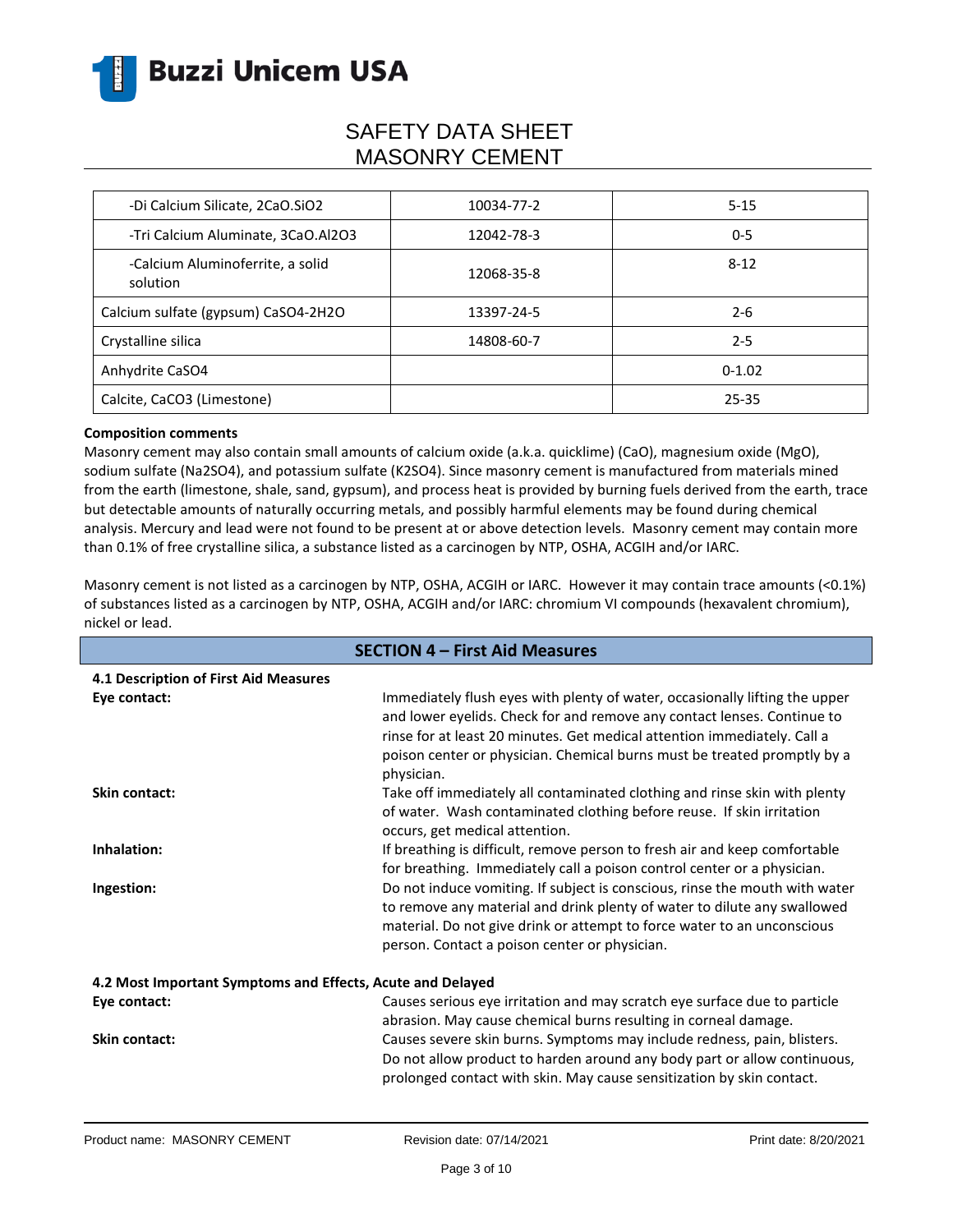

**Inhalation:** May irritate nose and throat if dust is inhaled. Prolonged or repeated inhalation of respirable dust may lead to respiratory tract or lung damage. **Ingestion:** May cause irritation and burns of mouth, throat, stomach and digestive tract if swallowed. May cause nausea or vomiting.

#### **4.3 Recommendations for Immediate Medical Care or Special Treatment**

Seek immediate medical attention for inhalation of large quantities of dust or exposure of wet material over large areas of skin. Seek immediate medical attention if material comes into contact with eyes and cannot be immediately removed.

|                                                                          | OF SKIH. SEEK IHMIEUMALE MEUILM ALLEMUON II MALEMAI LONIES INLO LONIALL WILH EYES ANU LAMNOL DE IMMIEUMENT TEMOVEU.                                                                                                                                                                                                                                        |
|--------------------------------------------------------------------------|------------------------------------------------------------------------------------------------------------------------------------------------------------------------------------------------------------------------------------------------------------------------------------------------------------------------------------------------------------|
| <b>SECTION 5 - Fire-Fighting Measures</b>                                |                                                                                                                                                                                                                                                                                                                                                            |
| 5.1 Extinguishing Media                                                  |                                                                                                                                                                                                                                                                                                                                                            |
| Suitable extinguishing media:                                            | Use media appropriate for surrounding fire.                                                                                                                                                                                                                                                                                                                |
| Unsuitable extinguishing media:                                          | Do not use water jet or water-based fire extinguishers.                                                                                                                                                                                                                                                                                                    |
| 5.2 Special Hazards Arising from the Substance or Mixture                |                                                                                                                                                                                                                                                                                                                                                            |
| Fire hazard:                                                             | Product does not burn however its packaging may.                                                                                                                                                                                                                                                                                                           |
| 5.3 Advice for Fire Fighters                                             |                                                                                                                                                                                                                                                                                                                                                            |
|                                                                          | Move containers from fire area if this can be done without risk. Use water spray to keep fire-exposed containers cool.<br>Keep upwind of fire. Wear full firefighting turn-out gear (full Bunker gear) and respiratory protection (SCBA).<br>Hazardous decomposition products: Decomposition products may include the following materials: carbon dioxide, |
| carbon monoxide, sulfur oxides and metal oxide/oxides.                   |                                                                                                                                                                                                                                                                                                                                                            |
|                                                                          | <b>SECTION 6 - Accidental Release Measures</b>                                                                                                                                                                                                                                                                                                             |
| 6.1 Personal Precautions, Protective Equipment, and Emergency Procedures |                                                                                                                                                                                                                                                                                                                                                            |
| <b>General measures:</b>                                                 | Avoid creating dust. Use personal protection recommended in Section 8.<br>Isolate the hazard area and deny entry to unnecessary and unprotected<br>personnel. Avoid contact with skin and eyes.                                                                                                                                                            |
| <b>6.2 Environmental Precautions</b>                                     | Avoid dispersal of spilled material and runoff and contact with soil,<br>waterways, drains and sewers. Inform the relevant authorities if the<br>product has entered the environment, including waterways, soil or air.<br>Materials can enter waterways through drainage systems.                                                                         |
| 6.3 Methods and Material for Containment and Cleaning Up                 |                                                                                                                                                                                                                                                                                                                                                            |
| For containment:                                                         | Barricade material to prevent additional spillage.                                                                                                                                                                                                                                                                                                         |
| Cleanup methods:                                                         | Scoop or vacuum up spilled material while avoiding dust creation. Do not<br>dry sweep. Vacuum dust with equipment fitted with a HEPA filter and place<br>in a closed, labeled waste container. Scoop up wet material and place in<br>approved container. Allow wet material to harden before disposal.                                                     |
| 6.4 Reference to Other                                                   | See Section 8 for exposure controls and personal protection and Section 13                                                                                                                                                                                                                                                                                 |

**Sections**

for disposal considerations.

| SECTION 7 – Handling and Storage  |                                                                                                                                                       |  |
|-----------------------------------|-------------------------------------------------------------------------------------------------------------------------------------------------------|--|
| 7.1 Precautions for Safe Handling |                                                                                                                                                       |  |
| <b>Precautions:</b>               | Use appropriate personal protective equipment (see Section 8). Persons<br>with a history of skin sensitization problems should not be employed in any |  |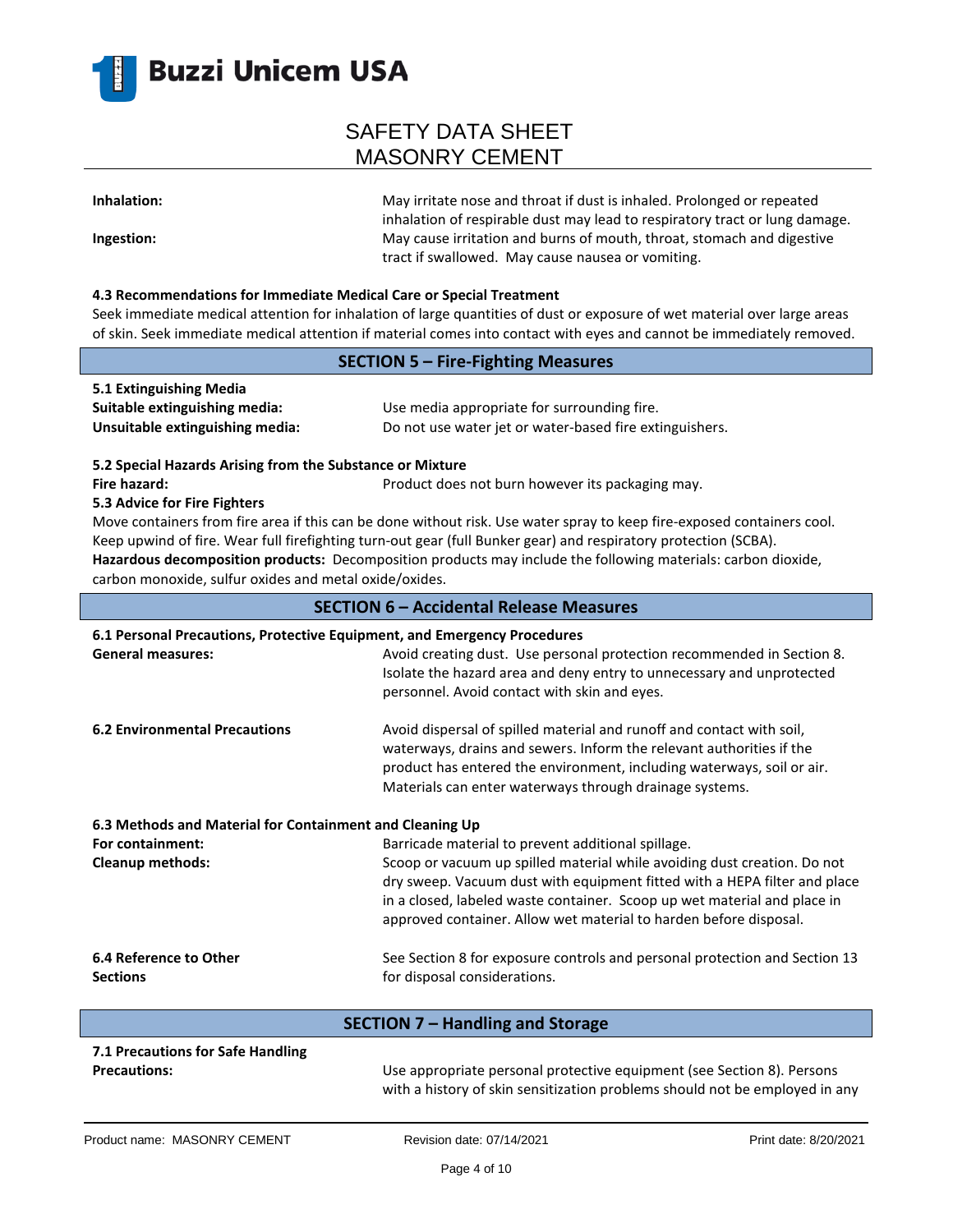

|                                 | process in which this product is used. Do not get in eyes or on skin or<br>clothing. Avoid the use of contact lenses when working with or handling<br>this product. Do not breathe dust. Do not ingest. Do not eat, drink, smoke,<br>or chew gum or tobacco while using this product. Use only with adequate<br>ventilation. Ensure the use of good housekeeping procedures to prevent<br>the accumulation of dust. Wear appropriate respiratory protection when<br>ventilation is inadequate. |
|---------------------------------|------------------------------------------------------------------------------------------------------------------------------------------------------------------------------------------------------------------------------------------------------------------------------------------------------------------------------------------------------------------------------------------------------------------------------------------------------------------------------------------------|
| <b>Hygiene measures:</b>        | Do not eat, drink, smoke, or chew gum or tobacco in areas where this<br>material is handled, stored and processed. Workers should wash hands and<br>face before eating, drinking and smoking. Remove contaminated clothing<br>and protective equipment before entering eating areas. See also Section 8<br>for additional information on hygiene measures.                                                                                                                                     |
| 7.2 Conditions for Safe Storage |                                                                                                                                                                                                                                                                                                                                                                                                                                                                                                |
| <b>Storage conditions:</b>      | Keep out of the reach of children. Avoid any dust buildup by frequent<br>cleaning and suitable construction of the storage area. Do not store in an<br>area equipped with emergency water sprinklers. Clean up spilled material<br>promptly. Keep in the original container or an approved alternative made<br>from a compatible material and keep the container tightly closed when not<br>in use. Empty containers retain product residue and can be hazardous. Do<br>not reuse container.   |
| <b>Conditions to avoid:</b>     | Water/moisture exposure will cause material to generate heat. Keep away<br>from fluoride compounds, strong acids and oxidizers. Masonry cement<br>dissolves in hydrofluoric acid, producing corrosive silicon tetrafluoride gas.                                                                                                                                                                                                                                                               |
| 7.3 Specific End Uses           | Masonry cement is a gray powder used as a binding ingredient in concrete<br>and mortar mixes which are used in construction.                                                                                                                                                                                                                                                                                                                                                                   |

### **SECTION 8 – Exposure Controls/Personal Protection**

#### **8.1 Control Parameters**

#### **Exposure limits for individual components:**

| Component                                                             | OSHA PEL (mg/m <sup>3</sup> ) | ACGIH TLV $(mg/m3)$ | NIOSH REL( $mg/m3$ ) |
|-----------------------------------------------------------------------|-------------------------------|---------------------|----------------------|
| Portland cement                                                       | 15 $(T);$ 5 $(I)$             | 1(1)                | 10(T); 5(I)          |
| Calcium carbonate (limestone)                                         | 15 $(T);$ 5 $(I)$             | 10 (I)              | 10(T); 5(I)          |
| Calcium sulfate (gypsum)                                              | 15 $(T);$ 5 $(I)$             | 10 (I)              | 10(T); 5(I)          |
| Crystalline silica (as quartz)                                        | $0.05$ (I)                    | $0.025$ (I)         | $0.05$ (I)           |
| Calcium oxide (quicklime)                                             |                               |                     |                      |
| Magnesium oxide (as magnesia)                                         | 15                            | 10(1)               | Not established      |
| Sodium sulfate                                                        | 15(T); 5(I)                   | 10(1)               | 10(T); 5(I)          |
| Potassium sulfate                                                     | 15 $(T);$ 5 $(I)$             | 10(1)               | 10(T); 5(I)          |
| Nuisance dust (PNOC)                                                  | 15 $(T); 5(R)$                | 10(T); 3(R)         | Not established      |
| $T =$ total dust, $R =$ respirable fraction, $I =$ inhalable aerosol. |                               |                     |                      |

#### **8.2 Exposure Controls**

**Engineering controls:** Use product outdoors and in well-ventilated areas; otherwise employ natural or mechanical ventilation or other engineering controls to maintain exposure within applicable exposure limits.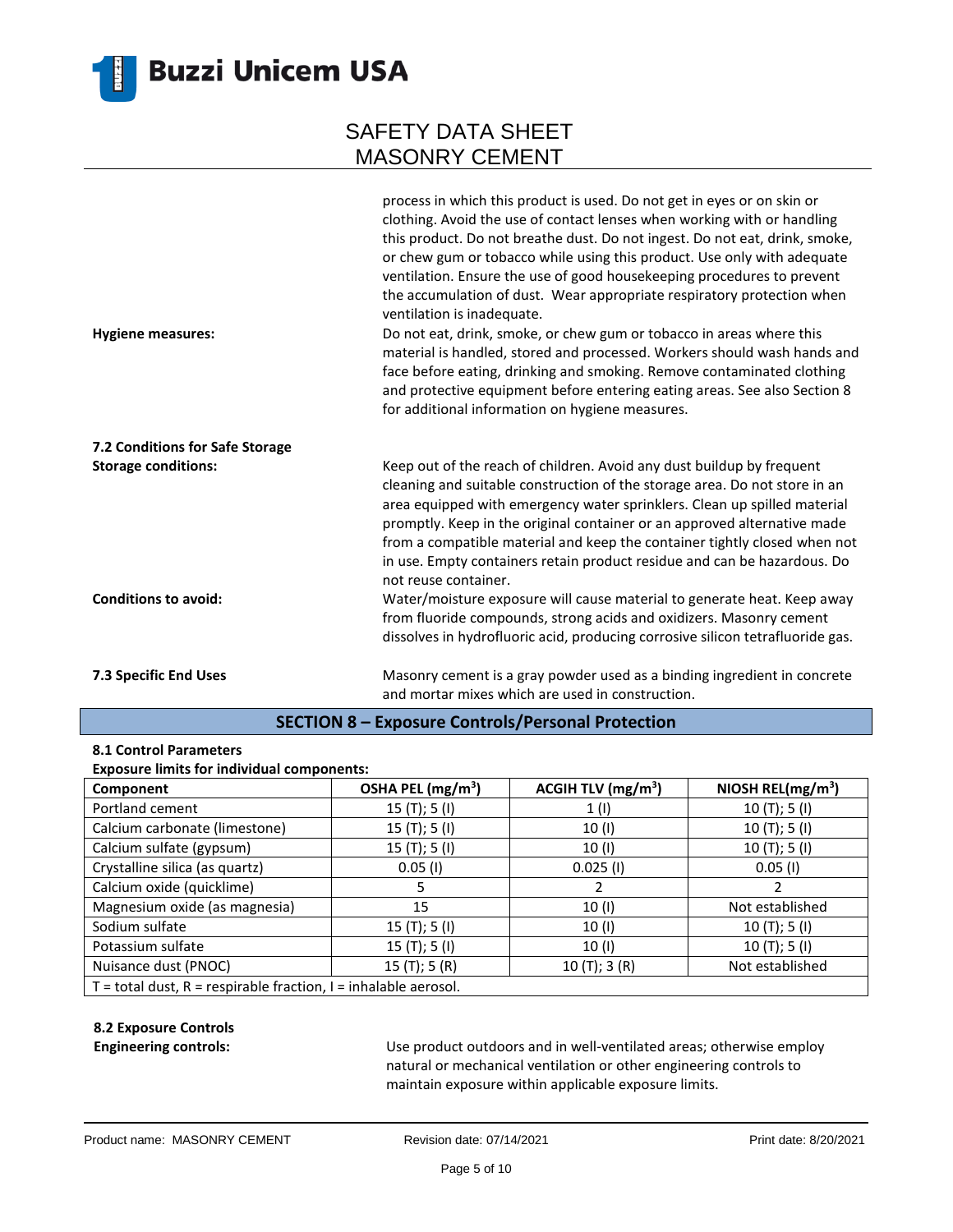

| Personal protective equipment: | Protective clothing, gloves, eye protection, insufficient ventilation wear<br>respiratory protection.                                                                                                                                                                                                                                                                                                                            |
|--------------------------------|----------------------------------------------------------------------------------------------------------------------------------------------------------------------------------------------------------------------------------------------------------------------------------------------------------------------------------------------------------------------------------------------------------------------------------|
| Skin and body:                 | Wear long sleeved shirts and trousers while using this product. Wear<br>water-proof boots. If working in dusty conditions, impervious over<br>garments are recommended.                                                                                                                                                                                                                                                          |
| Hands:                         | Protective gloves with wrist/arm cuffs should be worn to avoid direct<br>contact with skin.                                                                                                                                                                                                                                                                                                                                      |
| Face and eyes:                 | Safety glasses with side shields or protective goggles should be worn while<br>using this product. For extremely dusty conditions, non-vented goggles or<br>goggles with indirect venting are recommended. Avoid contact lens wear<br>when using this product.                                                                                                                                                                   |
| <b>Respiratory:</b>            | The use of a NIOSH approved dust respirator or filtering facepiece is<br>recommended in poorly ventilated areas or when permissible exposure<br>limits may be exceeded. Respirators should be selected by and used under<br>the direction of a trained health and safety professional following<br>requirements found in OSHA's respirator standard (29 CFR 1910.134) and<br>ANSI's standard for respiratory protection (Z88.2). |
| <b>Personal hygiene:</b>       | Clean water should always be readily available for skin and (emergency)<br>eye washing. Periodically wash areas contacted by Portland cement with a<br>pH neutral soap and clean, uncontaminated water. If clothing becomes<br>saturated with Portland cement, garments should be removed and<br>replaced with clean, dry clothing.                                                                                              |
| <b>Environmental controls:</b> | Emissions from ventilation or work process equipment should be<br>monitored to verify compliance with the requirements of environmental<br>protection legislation. Avoid dispersal of spilled material and runoff and<br>contact with soil, waterways, drains and sewers.                                                                                                                                                        |
| <b>Other information:</b>      | Do not eat, drink, or smoke while using this product; avoid hand-to-mouth<br>contact.                                                                                                                                                                                                                                                                                                                                            |

### **SECTION 9 – Physical and Chemical Properties**

#### **9.1 Information on Basic Physical and Chemical Properties**

| <b>Physical state:</b>                         | Solid                              |
|------------------------------------------------|------------------------------------|
| Appearance:                                    | Powder                             |
| Color:                                         | Grey or white                      |
| Odor:                                          | <b>Odorless</b>                    |
| <b>Odor threshold:</b>                         | No data available                  |
| pH:                                            | 12 - 13 (Highly alkaline when wet) |
| Relative evaporation rate (n-butyl acetate=1): | No data available                  |
| <b>Melting point:</b>                          | $>1.000$ °C                        |
| <b>Freezing point:</b>                         | No data available                  |
| <b>Boiling point:</b>                          | $>1,000$ °C                        |
| Flash point:                                   | Not combustible                    |
| Auto-ignition temperature:                     | Not applicable                     |
| <b>Decomposition temperature:</b>              | Not determined                     |
| <b>Flammability limits in air:</b>             | Not flammable                      |
| Vapor pressure:                                | Not applicable                     |
| Relative vapor density at 20 °C:               | Not applicable                     |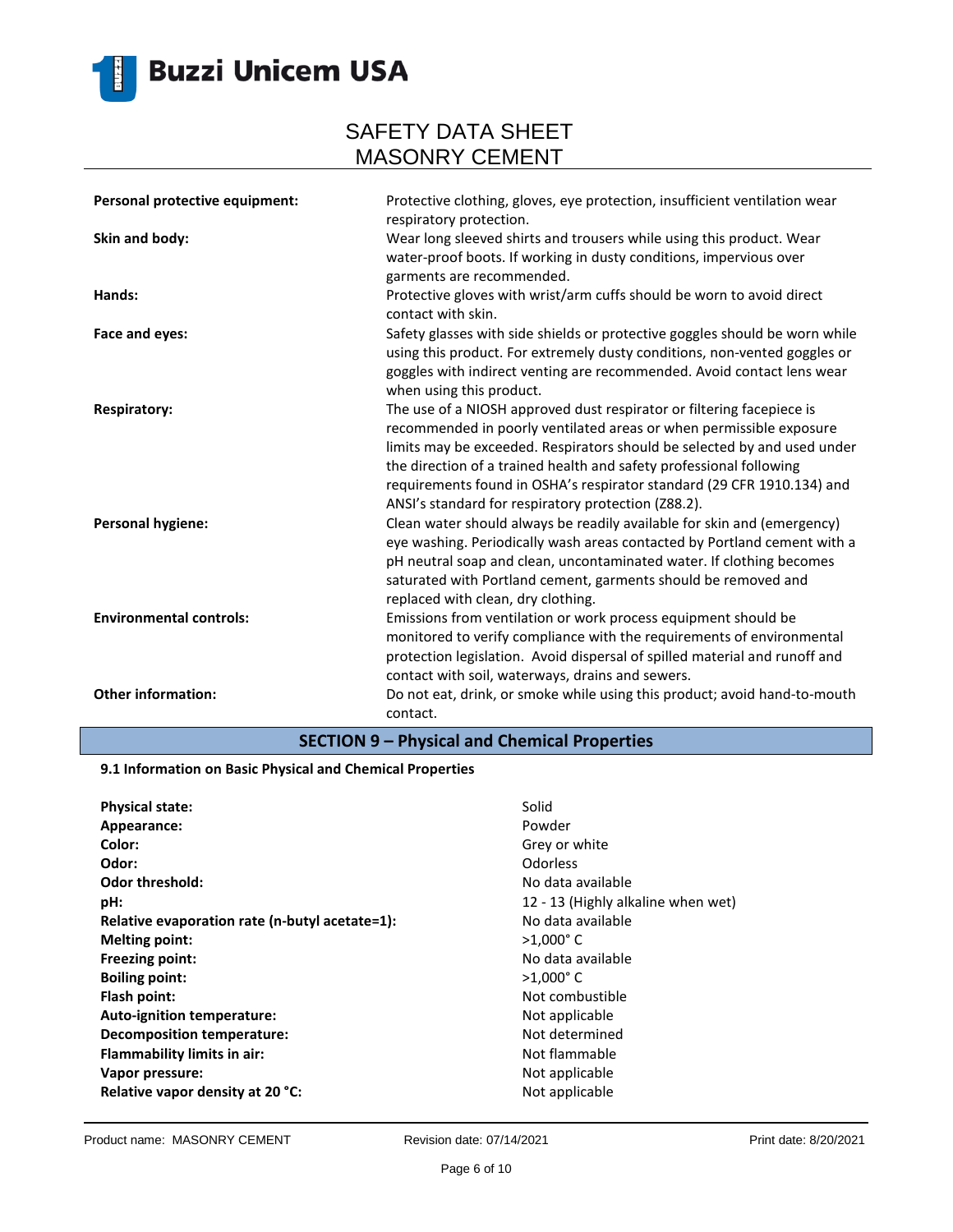

| <b>Relative density:</b>                  | $3.15$ (Water = 1)                                                                                      |
|-------------------------------------------|---------------------------------------------------------------------------------------------------------|
| Solubility:                               | Slight. (Water: 0.1 - 1 %)                                                                              |
| Log Pow:                                  | No data available                                                                                       |
| Log Kow:                                  | No data available                                                                                       |
| Viscosity, kinematic:                     | No data available                                                                                       |
| Viscosity, dynamic:                       | No data available                                                                                       |
| <b>Explosive properties:</b>              | No data available                                                                                       |
| <b>Oxidizing properties:</b>              | No data available                                                                                       |
| <b>Explosive limits:</b>                  | No data available                                                                                       |
|                                           |                                                                                                         |
| 9.2 Other Information                     | No other information available.                                                                         |
|                                           | SECTION 10 - Stability and Reactivity                                                                   |
| 10.1 Reactivity                           | This product reacts slowly with water to form hardened hydrated                                         |
|                                           | compounds, releasing heat and producing a strong alkali solution.                                       |
|                                           |                                                                                                         |
| 10.2 Chemical Stability                   | Product is stable under proper storage conditions. Keep dry while in                                    |
|                                           | storage.                                                                                                |
|                                           |                                                                                                         |
| 10.3 Possibility of Hazardous Reactions   | No dangerous reactions are known under conditions of normal use. Do                                     |
|                                           | not mix with other chemical products.                                                                   |
|                                           |                                                                                                         |
| <b>10.4 Conditions to Avoid</b>           | This product is incompatible with the following materials: oxidizing                                    |
|                                           | materials, acids, aluminum and ammonium salt. Masonry cement is highly                                  |
|                                           | alkaline and will react with acids to produce a violent, heat-generating                                |
|                                           | reaction. Toxic gases or vapors may be given off depending on the acid                                  |
|                                           | involved. Reacts with acids, aluminum metals and ammonium salts.                                        |
|                                           |                                                                                                         |
| 10.5 Incompatible Materials               | Aluminum powder and other alkali and alkaline earth elements will react                                 |
|                                           | in wet mortar or concrete, liberating hydrogen gas. Limestone ignites on                                |
|                                           | contact with fluorine and is incompatible with acids, alum, ammonium                                    |
|                                           | salts, and magnesium. Silica reacts violently with powerful oxidizing                                   |
|                                           | agents such as fluorine, boron trifluoride, chlorine trifluoride, manganese                             |
|                                           | trifluoride, and oxygen difluoride yielding possible fire and/or explosions.                            |
|                                           | Silicates dissolve readily in hydrofluoric acid producing a corrosive gas -                             |
|                                           | silicon tetrafluoride.                                                                                  |
|                                           |                                                                                                         |
| 10.6 Hazardous Decomposition              |                                                                                                         |
| <b>Products</b>                           | None known                                                                                              |
|                                           | <b>SECTION 11 - Toxicological Information</b>                                                           |
|                                           |                                                                                                         |
| 11.1 Information on toxicological effects |                                                                                                         |
|                                           | Masonry cement is a mixture of materials consisting of Portland cement, limestone, and other additives. |
|                                           |                                                                                                         |
| <b>Acute toxicity:</b>                    | Not classified.                                                                                         |
| LD50/LC50 data:                           | Not classified.                                                                                         |
| Skin corrosion/irritation:                | Causes irritation or chemical burns if exposed to moisture on skin.                                     |
| Critical eye damage/irritation:           | Causes serious eye injury due to chemical burns or mechanical irritation.                               |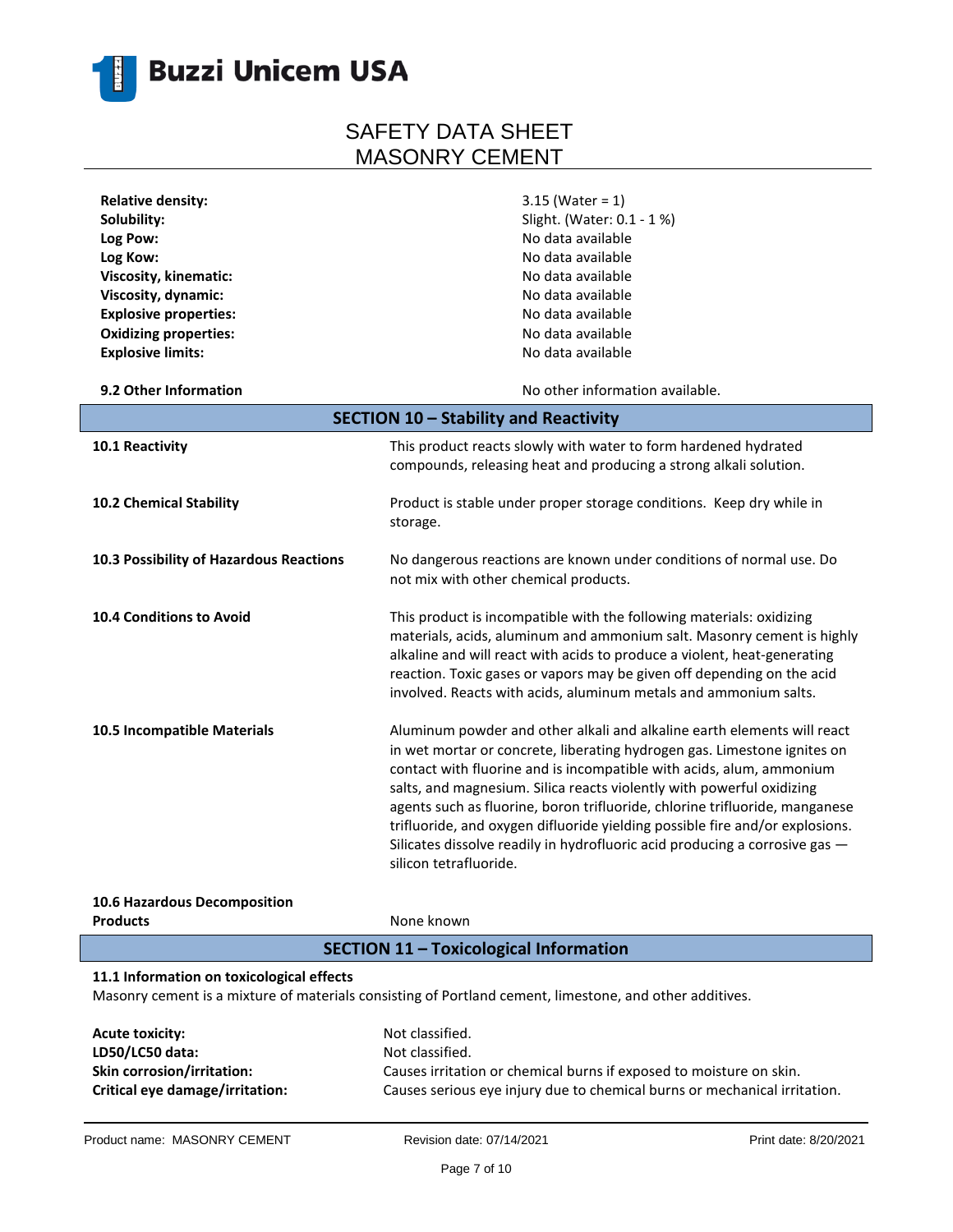

| Respiratory or skin sensitization: | Not reported/no data available.                                                                                                       |
|------------------------------------|---------------------------------------------------------------------------------------------------------------------------------------|
| <b>Germ cell mutagenicity:</b>     | Not reported/no data available.                                                                                                       |
| Teratogenicity:                    | Not reported/no data available.                                                                                                       |
| Carcinogenicity:                   | Material contains trace amounts of crystalline silica, which may cause lung<br>cancer through repeated or prolonged exposure to dust. |
| Specific target organ toxicity     |                                                                                                                                       |
| (Single exp.):                     | May cause respiratory irritation.                                                                                                     |
| Specific target organ toxicity     |                                                                                                                                       |
| (Repeated exp.):                   | May cause damage to lungs through repeated or prolonged exposure.                                                                     |
| <b>Reproductive toxicity:</b>      | Not reported/no data available.                                                                                                       |
| Aspiration respiratory hazard:     | Not reported/no data available.                                                                                                       |
| <b>Symptoms: Eye contact:</b>      | Redness and itching. Extended contact may lead to corneal<br>abrasion/ulceration.                                                     |
| <b>Symptoms: Skin contact:</b>     | Redness and itching. Extended contact may lead to chemical burns.                                                                     |
| <b>Symptoms: Inhalation:</b>       | Coughing, sneezing, mucous discharge and dyspnea. Extended contact may<br>lead to chemical burns.                                     |
| Symptoms: Ingestion:               | Irritation and chemical burns of mouth and throat.                                                                                    |
| Other toxicological information:   | No additional data available.                                                                                                         |
|                                    |                                                                                                                                       |

| Component                      | <b>Toxicity</b>                 | <b>Carc: IARC</b> | <b>Carc: NTP</b> | <b>Carc: OSHA</b> |
|--------------------------------|---------------------------------|-------------------|------------------|-------------------|
| Portland cement                | No data                         | Not listed        | Not listed       | Not listed        |
| Calcium oxide                  | Oral LD50 Rat 500 mg/kg         | Not listed        | Not listed       | Not listed        |
| Magnesium oxide (Inhalable     |                                 | Not listed        | Not listed       | Not listed        |
| fraction)                      | Oral LD50 Rat 810 mg/kg         |                   |                  |                   |
| Calcium sulfate                | Oral LD50 Rat >2000 mg/kg       | Not listed        | Not listed       | Not listed        |
| Crystalline silica (as quartz) | Oral LD50 Rat >22,500 mg/kg     | Group 1           | Known            | Not listed        |
|                                | LC50 Carp >10,000 mg/L (72 hr.) |                   |                  |                   |
| Nuisance dust (PNOC)           |                                 | Not listed        | Not listed       | Not listed        |

### **SECTION 12 – Ecological Information**

| 12.1 General ecotoxicity:                        | Not classified.                                                                                                                                                                                                                                                                                                                                                          |  |
|--------------------------------------------------|--------------------------------------------------------------------------------------------------------------------------------------------------------------------------------------------------------------------------------------------------------------------------------------------------------------------------------------------------------------------------|--|
| 12.2 Persistence and<br><b>Biodegradability:</b> | No data available.                                                                                                                                                                                                                                                                                                                                                       |  |
| 12.3 Bioaccumulation potential:                  | No data available.                                                                                                                                                                                                                                                                                                                                                       |  |
| 12.4 Mobility in soil to groundwater:            | No data available.<br>Avoid release to the environment. Prevent material from entering sewers,                                                                                                                                                                                                                                                                           |  |
| 12.5 Other adverse effects:                      | drains, ditches or waterways.                                                                                                                                                                                                                                                                                                                                            |  |
| <b>SECTION 13 - Disposal Considerations</b>      |                                                                                                                                                                                                                                                                                                                                                                          |  |
| 13.1 Waste treatment methods                     |                                                                                                                                                                                                                                                                                                                                                                          |  |
| Waste disposal recommendations:                  | The generation of waste should be avoided or minimized wherever<br>possible. Disposal of this product, solutions and any by-products should<br>comply with the requirements of environmental protection and waste<br>disposal legislation and any regional local authority requirements. Dispose<br>of surplus and non-recyclable products via a licensed waste disposal |  |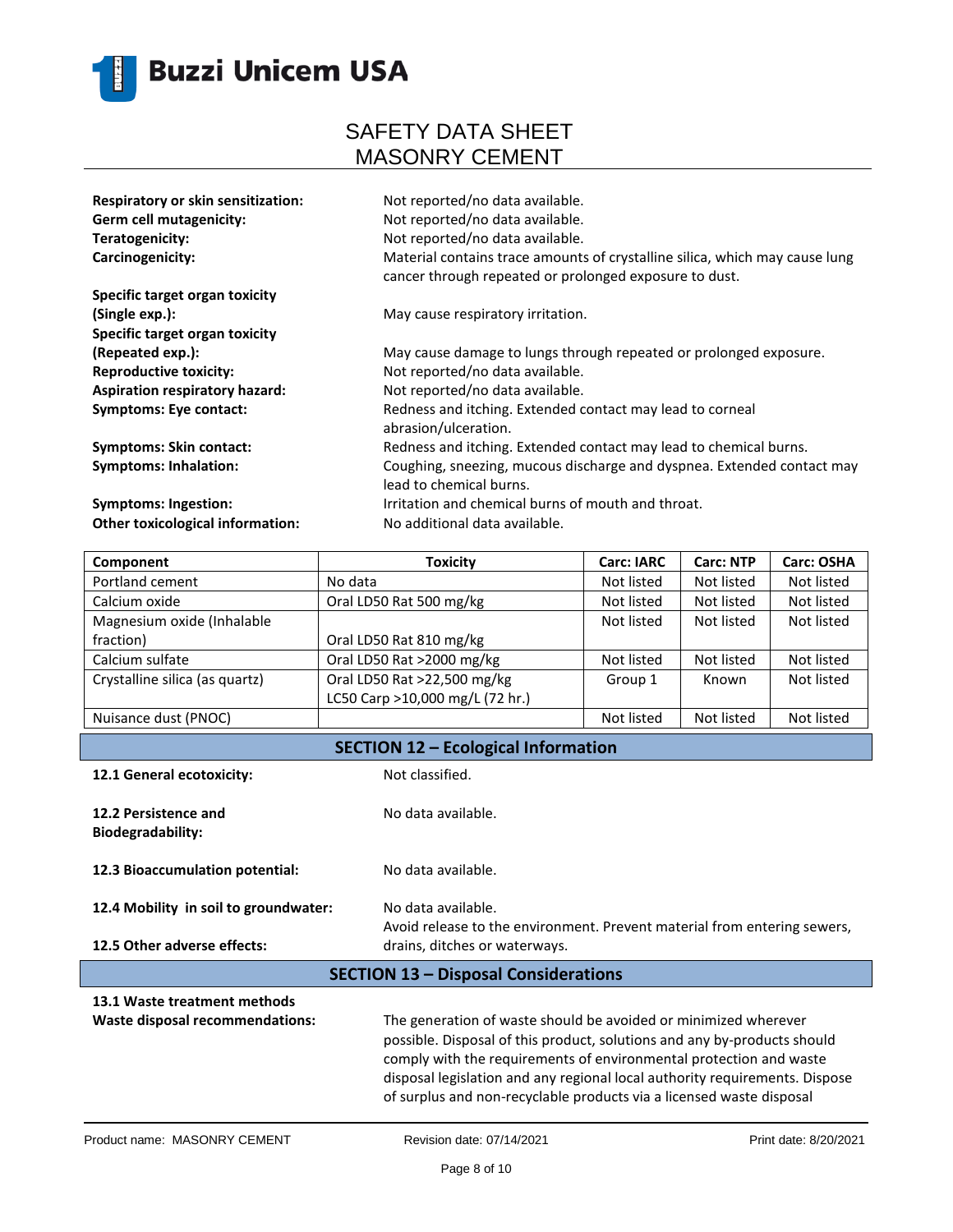

| <b>Additional information:</b><br>Ecology - waste materials:                                                                                                                    | contractor. Untreated waste should not be released to the sewer unless<br>fully compliant with the requirements of all authorities with jurisdiction.<br>Waste packaging should be recycled. Incineration or landfill should only be<br>considered when recycling is not feasible. This material and its container<br>must be disposed of in a safe manner. Care should be taken when handling<br>empty containers that have not been cleaned or rinsed out. Empty<br>containers or liners may retain some product residues.<br>Avoid creating or breathing dust during disposal. Avoid contact with skin<br>and eyes.<br>Avoid release to the environment. Prevent material from entering sewers,<br>drains, ditches or waterways |
|---------------------------------------------------------------------------------------------------------------------------------------------------------------------------------|------------------------------------------------------------------------------------------------------------------------------------------------------------------------------------------------------------------------------------------------------------------------------------------------------------------------------------------------------------------------------------------------------------------------------------------------------------------------------------------------------------------------------------------------------------------------------------------------------------------------------------------------------------------------------------------------------------------------------------|
|                                                                                                                                                                                 | <b>SECTION 14 - Transport Information</b>                                                                                                                                                                                                                                                                                                                                                                                                                                                                                                                                                                                                                                                                                          |
| UN number:<br>Proper UN shipping name:<br><b>Transport hazard class:</b><br>Packing group number:<br>Environmental hazard/IMDG code:<br><b>Special guidance or precautions:</b> | Not regulated.<br>Not applicable.<br>Not applicable.<br>Not applicable.<br>Not available.<br>Transport product in sealed containers. Avoid creating dust. Avoid release<br>to the environment. Ensure that persons transporting the product know<br>what to do in the event of an accidental release or spillage.                                                                                                                                                                                                                                                                                                                                                                                                                  |
|                                                                                                                                                                                 | <b>SECTION 15 - Regulatory Information</b>                                                                                                                                                                                                                                                                                                                                                                                                                                                                                                                                                                                                                                                                                         |
| <b>U.S. Federal regulations:</b>                                                                                                                                                | This product contains one or more chemical components or ingredients<br>that may require identification and/or reporting under SARA Section 302,<br>SARA Section 311/312/313, CERCLA and/or TSCA. An examination of the<br>components of this product should be conducted by a qualified<br>environmental professional to determine if such identification or reporting<br>is required by federal law.<br>Components: Portland cement, Silica (Crystalline), Iron oxide.                                                                                                                                                                                                                                                           |
| <b>State regulations:</b>                                                                                                                                                       | This product contains one or more chemical components or ingredients<br>that are included or listed on the hazardous substances lists for one or<br>more of the following states: California, Maine, Massachusetts, Minnesota,<br>New Jersey, Pennsylvania and Rhode Island. An examination of the<br>components of this product should be conducted by a qualified<br>environmental or safety and health professional to determine the specific<br>requirements for those states.<br>Components: Portland cement, Limestone (calcium carbonate),<br>Gypsum (calcium sulfate), Silica (Crystalline), Iron oxide.                                                                                                                   |
| <b>California Proposition 65:</b>                                                                                                                                               | $\sqrt{!}$ WARNING! This product contains crystalline silica and chemicals<br>(trace metals) known to the State of California to cause cancer, birth<br>defects or other reproductive harm. California law requires the above<br>warning in the absence of definitive testing to prove the defined risks do<br>not exist.                                                                                                                                                                                                                                                                                                                                                                                                          |